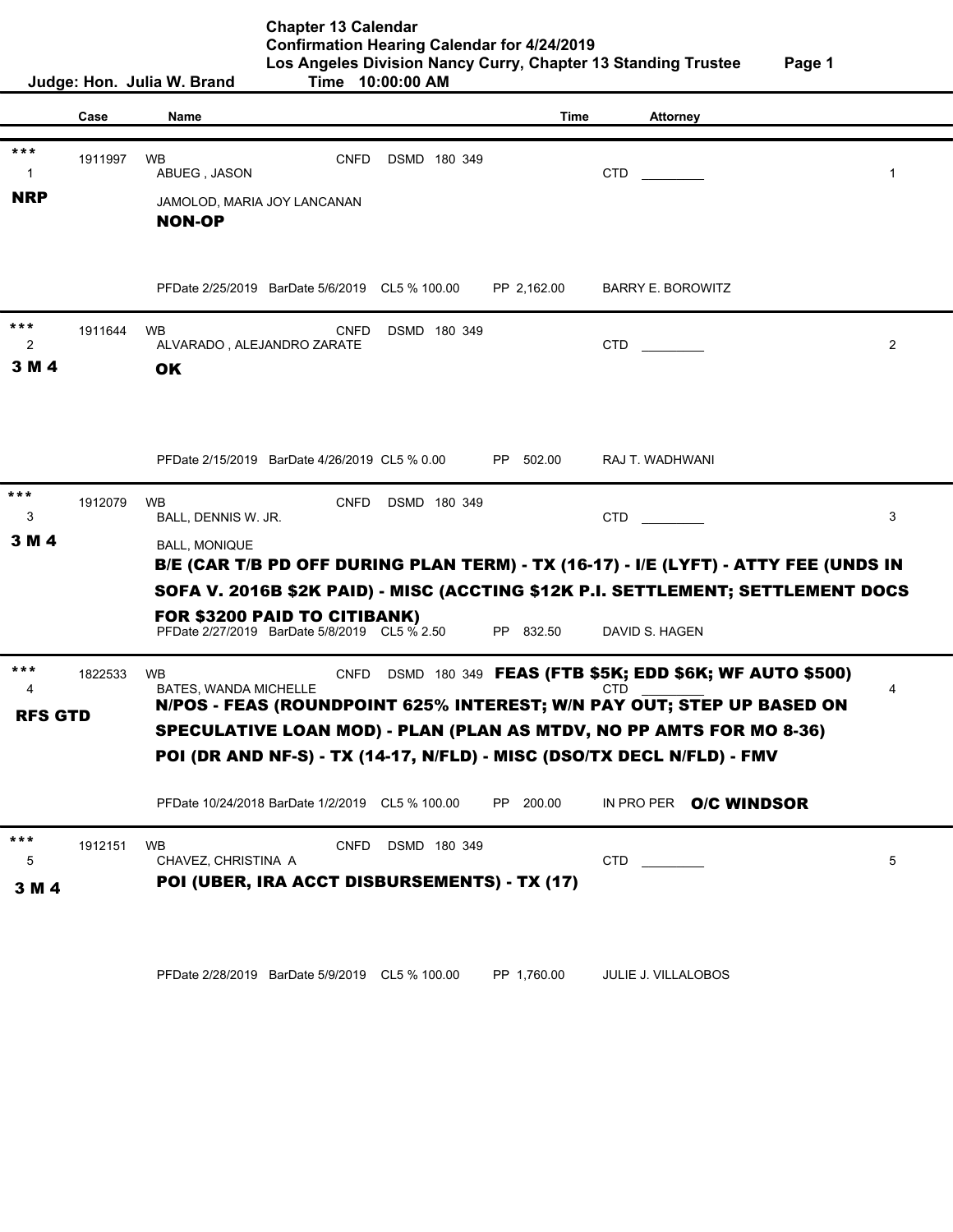**Chapter 13 Calendar Confirmation Hearing Calendar for 4/24/2019 Los Angeles Division Nancy Curry, Chapter 13 Standing Trustee Page 2 Judge: Hon. Julia W. Brand Time 10:00:00 AM**

**Case Name Time Attorney** 1912158 WB CNFD DSMD 180 349 6 CRISOSTOMO, ROBERTO SHEA CTD CTD CTD CRISOSTOMO, QUEENIE SHEILA BASILIO PFDate 2/28/2019 BarDate 5/9/2019 CL5 % 24.00 PP 0.00 HASMIK JASMINE PAPIAN 1912017 WB CNFD DSMD 180 349 7 DEL RIO, ROGELIO COMPONERIO CTD CTD CTD 7 DEL RIO, MARIA PFDate 2/26/2019 BarDate 5/7/2019 CL5 % 100.00 PP 830.00 REBECCA TOMILOWITZ O/C DBANK 1911681 WB CNFD DSMD 180 349 **FEAS (IRS \$4200)**<br>| 6 BAUSTINO, VICENTE VILLANUEVA JR.<br>| FAUSTINO, EMERITA ISIP 8 FAUSTINO, VICENTE VILLANUEVA JR. CTD \_\_\_\_\_\_\_\_\_ 8 FAUSTINO, EMERITA ISIP PFDate 2/15/2019 BarDate 4/26/2019 CL5 % 100.00 PP 717.00 HASMIK JASMINE PAPIAN 1911861 WB CNFD DSMD 180 349 eration of the set of the set of the set of the set of the set of the set of the set of the set of the set of the set of the set of the set of the set of the set of the set of the set of the set of the set of the set of th FLORES, GABRIELA PFDate 2/22/2019 BarDate 5/3/2019 CL5 % 100.00 PP 0.00 1911880 WB CNFD DSMD 180 349 10 GODINEZ, JAVIER NUNEZ CTD CTD CTD 10 PFDate 2/22/2019 BarDate 5/3/2019 CL5 % 100.00 PP 0.00 MATTHEW D. RESNIK FEAS (W/N PAY OUT?) - S/B DIR PAY TOYOTA (POC #9)? B/E (\$9K - \$10K BUT HAS COMMITED ONLY \$378/MO) MISC (401K LOAN STMTS - SHOW \$845 INCR FROM 401K LOAN) \*\*\* M 3-4 \*\*\* <sup>\*\*</sup><br>
<sup>1912017</sup><br>
DEL RIO, NARIA<br> **DEL RIO, MARIA<br>
PLAN (PORTFOLIO RECOVERY IN CL3A - HOW TREATED - 1.1 N/CHECKED, NO OTH<br>
INFO, INTENT TO MOD?) - TX (16) - I/E (SNACK R US) - SOFA (BIZ INC UNDS)<br>
PFDate 2/26/2019 BarDate 5** PLAN (PORTFOLIO RECOVERY IN CL3A - HOW TREATED - 1.1 N/CHECKED, NO OTHER INFO, INTENT TO MOD?) - TX (16) - I/E (SNACK R US) - SOFA (BIZ INC UNDS) 1 \*\*\* 3-4 M FEAS (TOYOTA \$12K) STEVEN A ALPERT O/C TOYOTA \*\*\* M 3-4 FEAS (SPEC SALE OF RP IN MO 6, NO OFFERS OR BUYERS) - TX (16CA-17CA) FMV - SCH C (HOMESTEAD CLAIMED IN RENTAL PROPERTY) DR TESTIFIED THAT NO UNSEC DEBT WIFE CASE 19-10892-SK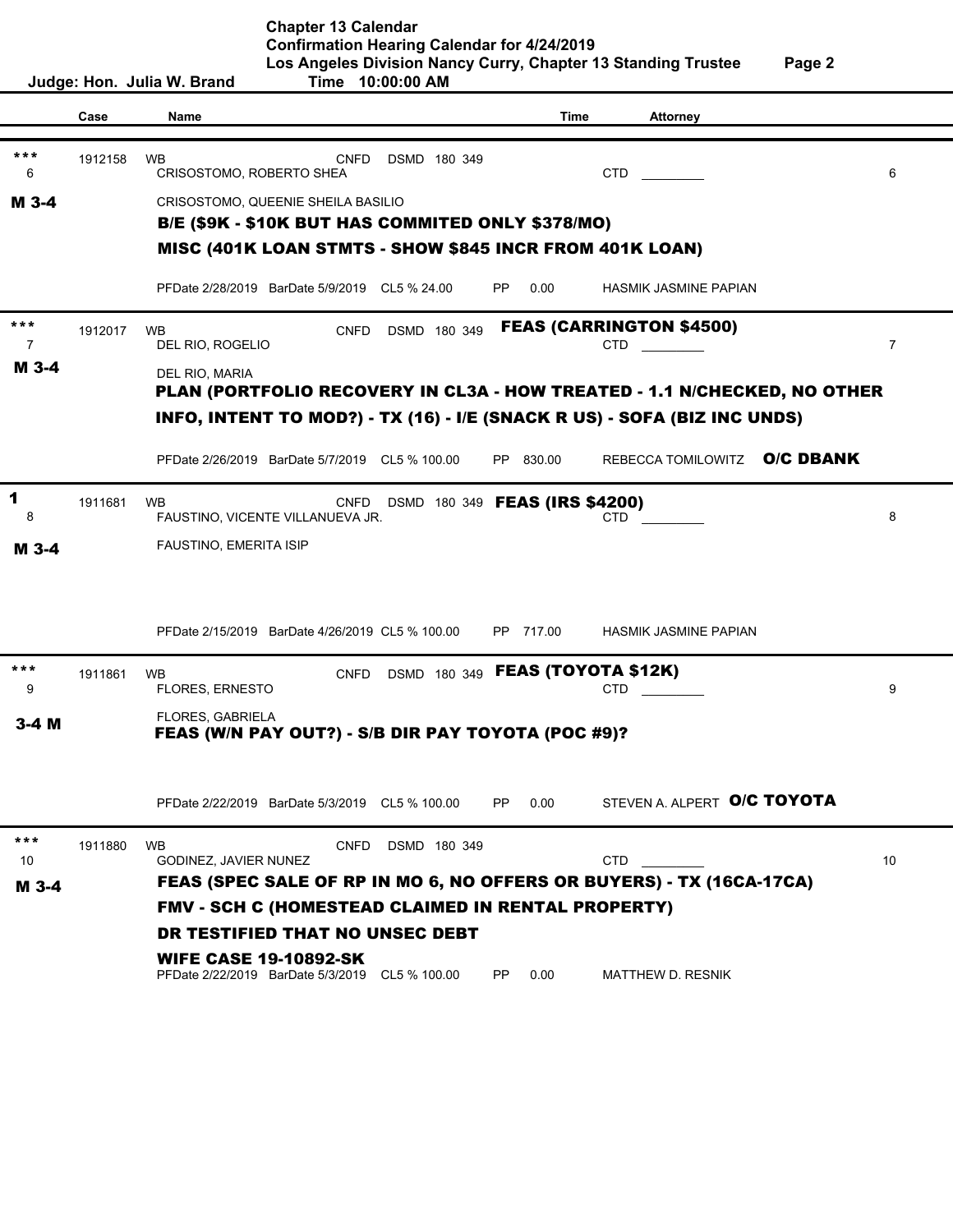|                                   |         | Judge: Hon. Julia W. Brand                                     | <b>Chapter 13 Calendar</b><br><b>Confirmation Hearing Calendar for 4/24/2019</b> | Time 10:00:00 AM  |                                | Los Angeles Division Nancy Curry, Chapter 13 Standing Trustee                                                                                              | Page 3 |
|-----------------------------------|---------|----------------------------------------------------------------|----------------------------------------------------------------------------------|-------------------|--------------------------------|------------------------------------------------------------------------------------------------------------------------------------------------------------|--------|
|                                   | Case    | Name                                                           |                                                                                  |                   | Time                           | <b>Attorney</b>                                                                                                                                            |        |
| (\$100)<br>11                     | 1911635 | <b>WB</b><br>HOOKS, COLIN                                      | <b>CNFD</b>                                                                      | DSMD 180 349      |                                | <b>CTD</b>                                                                                                                                                 | 11     |
| <b>NRP</b>                        |         |                                                                |                                                                                  |                   |                                | N/POS - FEAS (I/J DEFICIT \$166 WITH CORRECT ARITHMETIC) - PLAN (NO POT,<br><b>CAR CR N/PRVD, PLAN SUMMARY INCOMPLETE, DR SIGNED AS ATTY) - TX (16-18)</b> |        |
|                                   |         |                                                                |                                                                                  |                   |                                | SOFA (DR N/MARRIED, SOFA STATES YES; UNDS INC 2017) - DECL RE DSO/TX N/FLD                                                                                 |        |
|                                   |         |                                                                | PFDate 2/15/2019 BarDate 4/26/2019 CL5 % 10.00                                   |                   | PP 150.00                      | SCH C (MIXES SCHEMES, VEHICLE EXCEEDS AMT OF STATUTE) - NO SCH D FLD<br>IN PRO PER                                                                         |        |
| ***<br>12                         | 1912119 | <b>WB</b><br>HYSON, MARYANNE                                   | <b>CNFD</b>                                                                      | DSMD 180 349      |                                | CTD.                                                                                                                                                       | 12     |
| $3-4$ M                           |         | <b>NON-OP</b>                                                  |                                                                                  |                   |                                |                                                                                                                                                            |        |
| <b>4 N/PRVD FOR</b><br><b>HOA</b> |         |                                                                |                                                                                  |                   |                                |                                                                                                                                                            |        |
|                                   |         |                                                                | PFDate 2/27/2019 BarDate 5/8/2019 CL5 % 5.00                                     |                   | 243.00<br>PP -                 | <b>BARRY E. BOROWITZ</b>                                                                                                                                   |        |
| 1<br>13<br>3 M 4                  | 1911665 | <b>WB</b><br>INGRAM, SOLOMBRA<br><b>OK</b>                     | <b>CNFD</b>                                                                      | DSMD 180 349      |                                | <b>CTD</b>                                                                                                                                                 | 13     |
|                                   |         |                                                                | PFDate 2/15/2019 BarDate 4/26/2019 CL5 % 100.00                                  |                   | PP 719.86                      | <b>JULIE J. VILLALOBOS</b>                                                                                                                                 |        |
| ***<br>14<br>M 3-4                | 1912052 | <b>WB</b><br>JARA-CUELLAR, ROSA V<br><b>DECL DSO/TAX N/FLD</b> | <b>CNFD</b><br>NON-EXEMPT EQUITY FOR UNSEC) - POI (SSI) - C/D - RENT             |                   | DSMD 180 349 FEAS (FTB \$8.5K) | <b>CTD</b><br>PLAN (NO CL5 TREATMENT; NO PYMT METHOD) - LIQ (\$630K PER PLAN;                                                                              | 14     |
|                                   |         |                                                                | PFDate 2/26/2019 BarDate 5/7/2019 CL5 % 0.00                                     |                   | PP 1,110.00                    | KEITH F. ROUSE O/C CHAMPION                                                                                                                                |        |
| ***<br>15<br>3 M 4                | 1911881 | <b>WB</b><br>LARA, LINDSEY REBECCA<br><b>IN SOFA #18)</b>      |                                                                                  | CNFD DSMD 180 349 |                                | <b>CTD</b><br>MISC (ACCOUNTING \$84,093 FOR SALE OF RP IN MAY 2017 AS DISCLOSED                                                                            | 15     |

ׇֺ֖֚֒֝֬

PFDate 2/22/2019 BarDate 5/3/2019 CL5 % 10.00 PP 434.00 GREGORY M. SHANFELD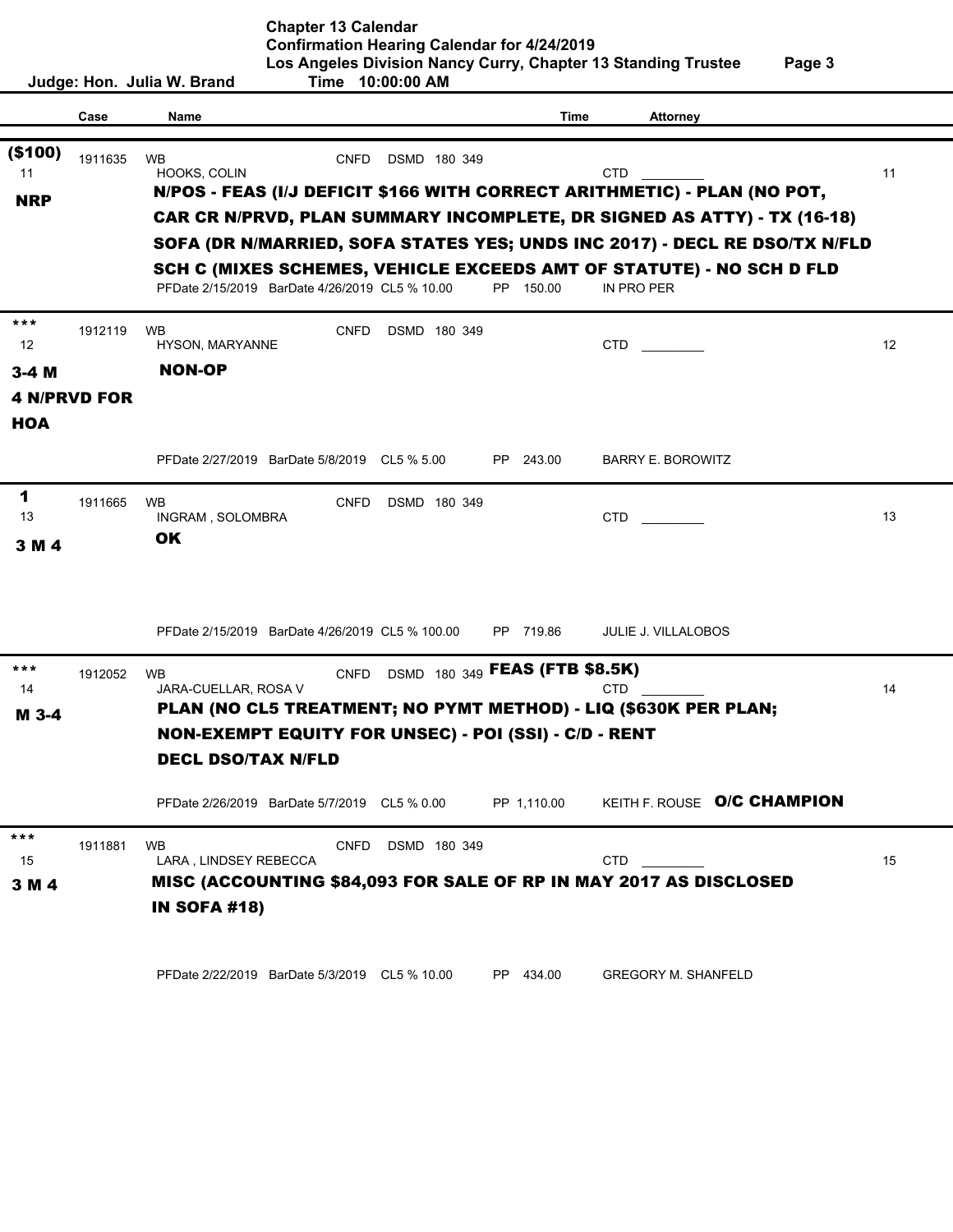**Chapter 13 Calendar Confirmation Hearing Calendar for 4/24/2019 Los Angeles Division Nancy Curry, Chapter 13 Standing Trustee Page 4 Judge: Hon. Julia W. Brand Time 10:00:00 AM Case Name Time Attorney** 1911682 WB CNFD DSMD 180 349 FEAS (NATIONS DIRECT \$5500) 16 LOZANO, OLIVER J CORPORATION CONTRACTED AND CONTRACTED A LOZANO, OLIVER J GAMON, ARMIDA PFDate 2/15/2019 BarDate 4/26/2019 CL5 % 0.00 PP 0.00 R. GRACE RODRIGUEZ O/C NATIONSTAR 1911995 WB CNFD DSMD 180 349 17 MAGANA , HUGO ELIAS 17 CTD **CTD** MAGANA, DARCI M. PFDate 2/25/2019 BarDate 5/6/2019 CL5 % 100.00 PP 0.00 D. JUSTIN HARELIK <sup>\*\*\*</sup> 1912221 WB CNFD DSMD 180 349 **FEAS (IRS \$4500)**<br>18 MCKINNEY, RHONDA GAYLE CTD CTD CTD **POS (WRONG DL)** 18 MCKINNEY, RHONDA GAYLE **CTD** CTD **CTD** 18 PFDate 2/28/2019 BarDate 5/9/2019 CL5 % 37.00 PP 1,000.00 JAMES C. SHIELDS 1911797 WB CNFD DSMD 180 349 19 MIRAMONTES JIMENEZ, NERI ELIEZER CTD CTD CTD CTD MIRAMONTES, ELVIA CAROLINA PFDate 2/20/2019 BarDate 5/1/2019 CL5 % 1.00 PP 500.00 SANAZ S. BERELIANI \*\*\* 1912157 WB CNFD DSMD 180 349 FEAS (FREMONT \$1K) 20 OMBAO, MICHAEL BELTRAN CHECK COMENANT CTD TO CHECK COMENANT 20 OMBAO, KATHRYN MARIE TAM PFDate 2/28/2019 BarDate 5/9/2019 CL5 % 8.00 PP 209.00 HASMIK JASMINE PAPIAN <sup>\*\*\*</sup><br>1911682 WB<br>16 LOZANO, OLIVER J<br>**3-4 M**<br>**TX (17CA)**<br>PFDate 2/15/2019 BarDate 4/26/2019 CL5 % 0.00 PP 0.00 R. GRACE RODRIGUEZ **O/C NATIONSTAR** TX (17CA) \*\*\*<br>17<br>**NRP** TX (18) - I/E (CURRIER CO. MANAGER) POS (WRONG DL) **PLAN (UNDS CL1 CR) - AMD PLAN T/B FLD**<br>PFDate 2/28/2019 BarDate 5/9/2019 CL5 % 37.00 PP<br><sup>\*\*\*</sup> 1911797 WB MIRAMONTES JIMENEZ, NERI ELIEZER<br>**NRP** MIRAMONTES FLVIA CAROLINA POI (DR-W YTD) - TX (18) - MISC SOFA (PREF \$4440 WHEREAS PLAN ONLY PROVIDES \$1404 T/B PRVD TO UNSEC UNDER PLAN) PLAN (1.1 CHECKED, NOT IN PLAN) M 3-4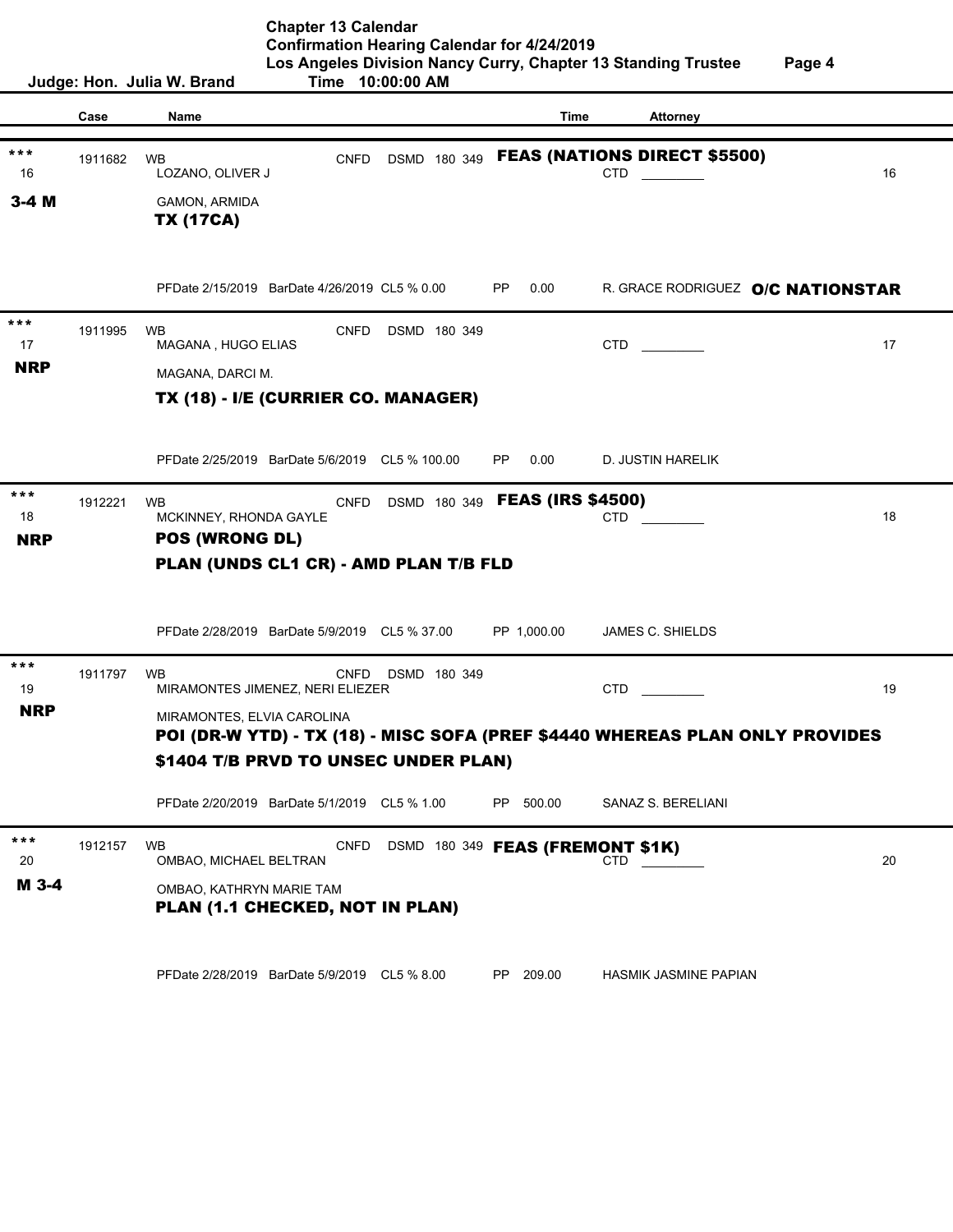**Judge: Hon. Julia W. Brand Time 10:00:00 AM Case Name Time Attorney** \*\*\* 1912056 WB **CNFD DSMD 180 349 FEAS (OCWEN \$7K, FTB \$7500)** 21 SOLIS, VICENTE 21 CTD CTD 21 SOLIS , SONIA LARA PFDate 2/26/2019 BarDate 5/7/2019 CL5 % 100.00 PP 1,200.00 MICHAEL D. LUPPI 1912220 WB **CNFD DSMD 180 349 FEAS (HOMEPOINT \$60K)** 22 TORRES TORRES, FLORENCIO CTD CTD 22 PFDate 2/28/2019 BarDate 5/9/2019 CL5 % 100.00 PP 515.00 WILLIAM G. CORT O/C HOMEPOINT 1911624 WB CNFD DSMD 180 349 23 VIRAMONTES, ROBERT PATRICK CTD CTD 23 PFDate 2/15/2019 BarDate 4/26/2019 CL5 % 100.00 PP 1,175.00 VERNON R. YANCY 1911798 WB CNFD DSMD 180 349 24 WASHINGTON, KIMBERLY JOI CTD CTD 24 PFDate 2/20/2019 BarDate 5/1/2019 CL5 % 100.00 PP 1,150.00 SANAZ S. BERELIANI FEAS (PP S/B \$1,278) - PLAN (MOAD T/B REMOVE FROM CL3A, NO INTENT TO MOD; RPM LOAN S/B IN CL3B) - TX 16-17 - UNDS (INC 2018, 2019 YTD) - RARA (N/SIGNED BY D/A) - SCH C (EXEMPT IN PP GT STATUTE) - MISC (CAR PYMT SHOULD NOT BE IN SCH J) FEAS (W/N PAY OUT, PP S/B \$1,590) POI (NF-S SSI) M 3-4 1 N/PP M 3-4 O/C HOMEPOINT FEAS (HOMEPOINT \$60K) \*\*\* PLAN (NO PLAN TYPE, FILLED OUT NO BOX CHECKED FOR PLAN TYP) - C/D M 3-4 PLAN (PLAN TYPE S/B PERCENTAGE AND RESIDUAL, 1.1 AND 1.4 CHECKED NO OTHER INFO) - TX (18) - ATTY FEE (2016B \$1500 TOTAL, \$0 PD; SOFA \$410 PD; DR TEST \$310 PD 1911798 WB<br>
WASHINGTON, KIMBERLY JOI<br> **RARA \$1500 TOTAL; PLAN \$0 T/B PD)**<br>
RARA \$1500 TOTAL; PLAN \$0 T/B PD) 3 M 4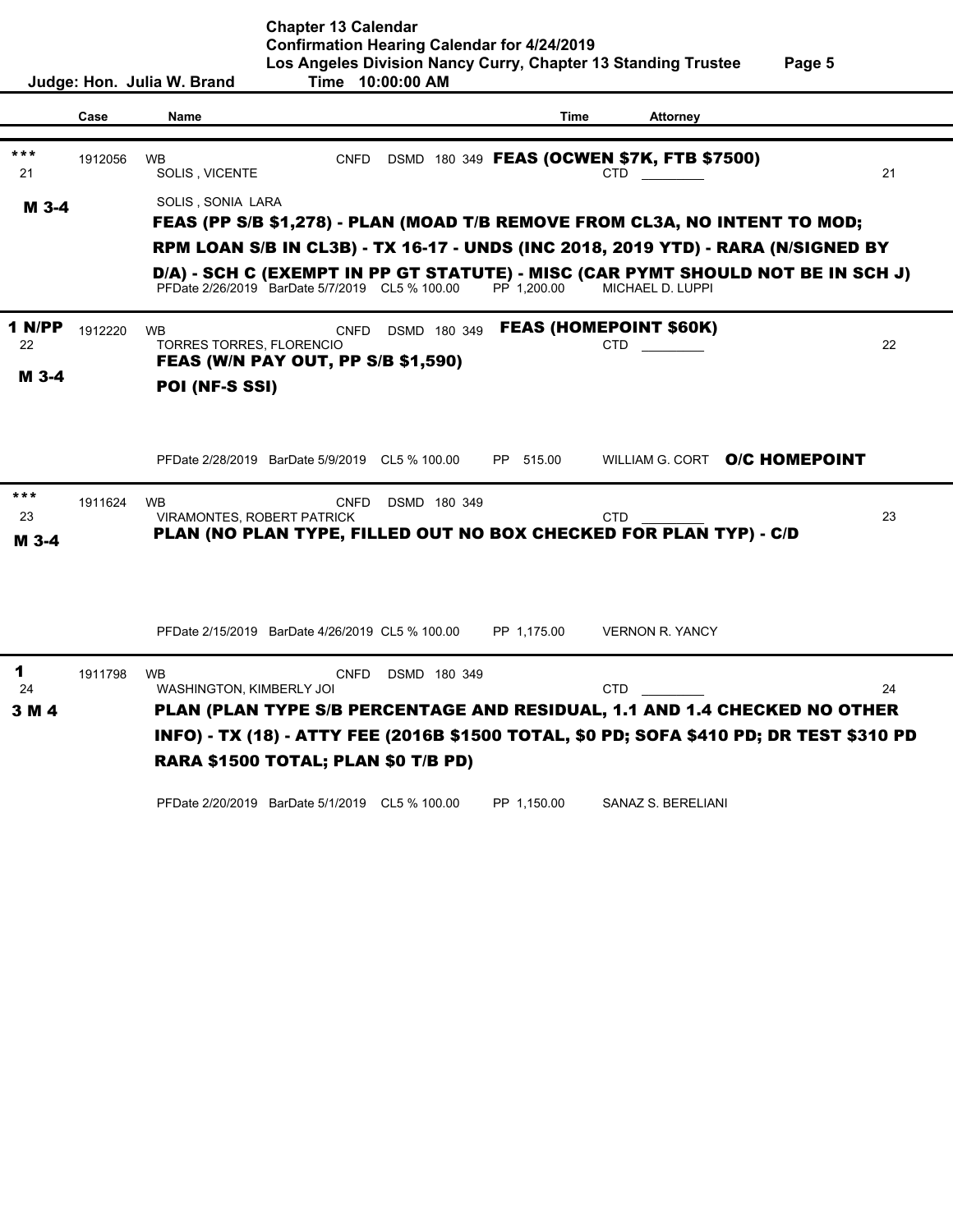| Page 6 |  |
|--------|--|
|--------|--|

|              |         | Judge: Hon. Julia W. Brand<br>Time 11:00:00 AM                                                                  |              |
|--------------|---------|-----------------------------------------------------------------------------------------------------------------|--------------|
|              | Case    | <b>Name</b><br>Time<br><b>Attorney</b>                                                                          |              |
|              |         |                                                                                                                 |              |
| ***<br>100   | 1824794 | <b>FEAS (JONES \$510K)</b><br>DSMD 180 349<br><b>WB</b><br><b>CNFD</b><br><b>CTD</b><br>BERTRAND, ANNETTE MARIA | 100          |
| $1-4M$       |         | <b>CONSENT</b><br><b>AP - JONES CLM NOT IMPACTED</b>                                                            | 1            |
|              |         | BY CH13 - NO PYMTS DURING PLAN - DIR PAY \$0                                                                    |              |
|              |         |                                                                                                                 |              |
|              |         | GREGORY M. SHANFELD O/C JONES<br>PFDate 12/21/2018 BarDate 3/1/2019 CL5 % 100.00<br>PP 1,652.00                 |              |
| ***          |         |                                                                                                                 |              |
| 101          | 1824994 | <b>WB</b><br><b>CNFD</b><br>DSMD 180 349<br>CTD<br>AGUINALDO, JASON LORENZO                                     | 101          |
| <b>NRP</b>   |         | <b>CONSENT</b>                                                                                                  | 1            |
|              |         |                                                                                                                 |              |
|              |         |                                                                                                                 |              |
|              |         |                                                                                                                 |              |
|              |         | PFDate 12/28/2018 BarDate 3/8/2019 CL5 % 23.00<br>PP 1,350.00<br>DAVID H. CHUNG                                 |              |
| ***          | 1824589 | <b>WB</b><br><b>CNFD</b><br>DSMD 180 349                                                                        |              |
| 102          |         | CTD<br>ALEXANDER, SEALLER JOELLY                                                                                | 102          |
| $1-4$ M      |         | OK                                                                                                              | 1            |
|              |         |                                                                                                                 |              |
|              |         |                                                                                                                 |              |
|              |         | PFDate 12/17/2018 BarDate 2/25/2019 CL5 % 100.00<br>PP 1,582.00<br><b>HEATHER J. CANNING</b>                    |              |
| $***$        |         |                                                                                                                 |              |
| 103          | 1910057 | DSMD 180 349 FEAS (IRS \$36K, SELECT \$180K)<br><b>CNFD</b><br><b>WB</b><br>ARGOTE, ROBERTO HURTADO<br>CTD      | 103          |
| 2 M 3-4      |         | ARGOTE, VALERIE VIVIAN                                                                                          |              |
|              |         | <b>FEAS (W/N PAY OUT, PP S/B \$6,263)</b>                                                                       | 1            |
|              |         |                                                                                                                 |              |
|              |         |                                                                                                                 |              |
|              |         | PFDate 1/3/2019 BarDate 3/14/2019 CL5 % 58.00<br>PP 2,000.00<br><b>BARRY E. BOROWITZ</b>                        |              |
| $\mathbf{2}$ | 1820742 | DSMD 180 349 FEAS (IRS, BOFA, FNMA)<br><b>WB</b><br><b>CNFD</b>                                                 |              |
| 104          |         | ARMES, GARY C<br>CTD                                                                                            | 104          |
| 1 M 2-4      |         | <b>FEAS (W/N PAY OUT, S/B \$2,720)</b>                                                                          |              |
|              |         | TX (15) - I/E (SALES/CAREGIVER I/E - BNK STMTS PRVD) - LOAN MOD THROUGH                                         | 3            |
|              |         | <b>LENDER PENDING</b>                                                                                           | <b>FINAL</b> |
|              |         | PFDate 9/13/2018 BarDate 11/22/2018CL5 % 0.00<br>PP 822.50<br>KEITH F. ROUSE                                    |              |
|              |         |                                                                                                                 |              |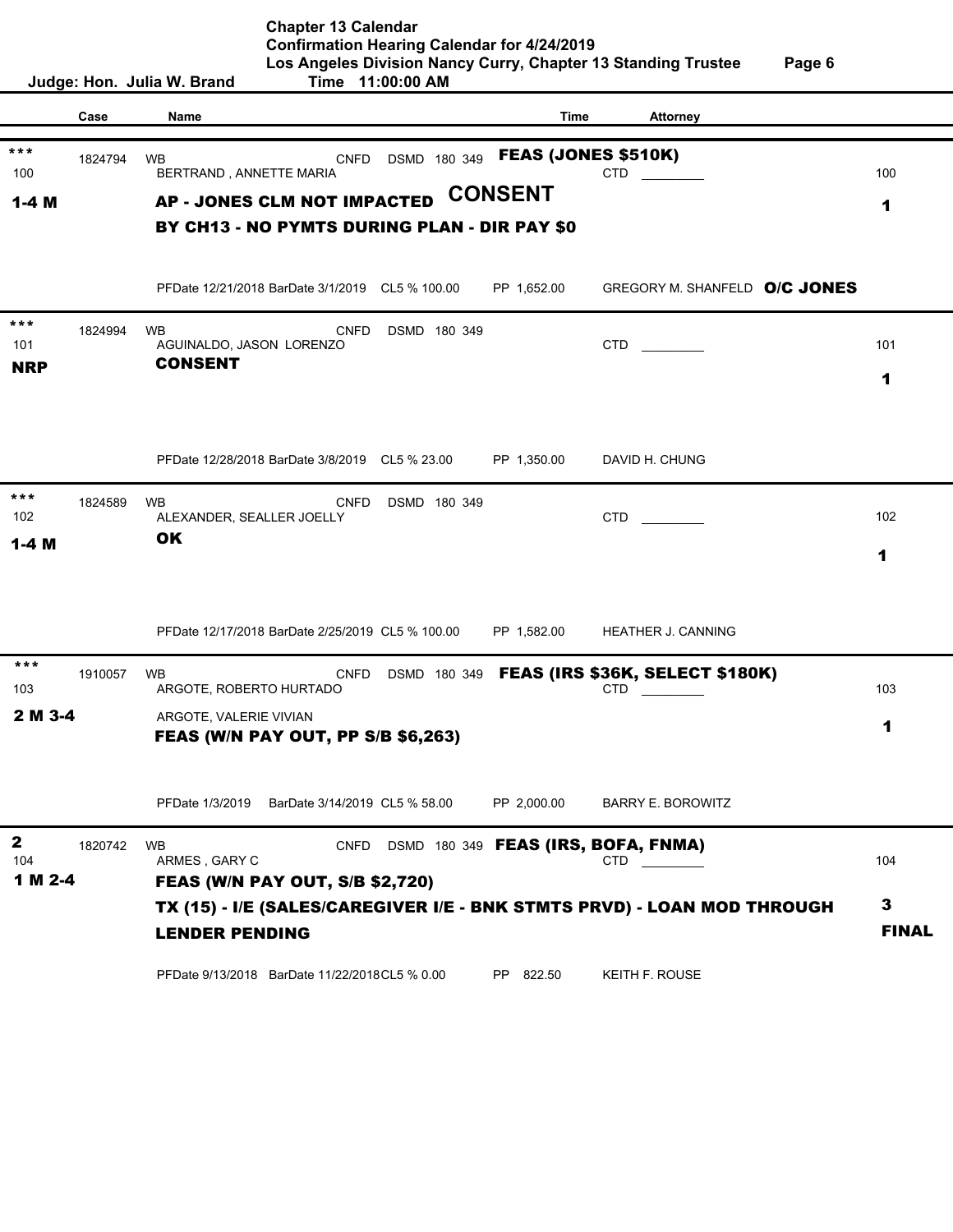**Judge: Hon. Julia W. Brand Time 11:00:00 AM Case Name Time Attorney** 1824325 WB CNFD DSMD 180 349 105 BAER, ELEANORE JEAN CTD CTD CTD 105 PFDate 12/7/2018 BarDate 2/15/2019 CL5 % 18.20 PP 1,000.00 PETER M. LIVELY 1910547 WB CNFD DSMD 180 349 106 CARR, WILLIE FRED CTD \_\_\_\_\_\_\_\_\_ 106 PFDate 1/18/2019 BarDate 3/29/2019 CL5 % 100.00 PP 975.00 GARY S. SAUNDERS 1824522 WB CNFD DSMD 180 349 107 CARROLL, KENNETH ALONZO COMPONED CTD CTD CONTROLL, CONTROLL, CONTROLL, CONTROLL, CONTROLL, CONTROLL, CONTR PFDate 12/14/2018 BarDate 2/22/2019 CL5 % 100.00 PP 430.00 DEVIN SAWDAYI 1824780 WB CNFD DSMD 180 349 FEAS (NATIONSTAR \$1K, NISSAN \$500) 108 CORTEZ, JOSE S. CORTES AND THE SERVICE OF LOST CONTRACTED AND STOLEN AND THE SERVICE OF LOST OF LOST OF LO PFDate 12/21/2018 BarDate 3/1/2019 CL5 % 0.00 PP 1,027.00 WILLIAM G. CORT 1910001 WB **CNFD DSMD 180 349 <b>FEAS (NATIONSTAR, CONS PORTF)** 109 DUNBAR, JOANN 109 DUNBAR, JOANN 109 PFDate 1/1/2019 BarDate 3/12/2019 CL5 % 0.00 PP 750.00 KAHLIL J. MCALPIN FEAS (PP S/B \$1047) - SCH A (ASSET ADDR INCORRECT) - B/E (CAR PYTM \$569 CEASES 2021) - RENT - NISSAN N/PRVD FOR ARREARS OR DIR PAY NO ACTION FOR 2 HRGS <sup>\*\*\*</sup>
1910001 WB<br>
<sup>109</sup>
DUNBAR, JOANN<br> **2 M 3-4** FEAS (I/J \$737 V. PP \$2500 IN MO 19 BASEC ON SPEC LOAN MOD) - PLAN (NO AP FOR RP) B/E (CAR \$496 T/B PD DURING PLAN) - POI (ADOPT ASST, SSI, PENSION) - TX (16) - C/D ATTY (SOFA \$1K PLUS FILE FEE, 2016B \$1190 PD, PLAN \$4310 ASSUMES \$690 PD) MISC (FMV, TITLE, DSO DECL) BAD FAITH (\$135K DONATION TO CHURCH, DR OPENED CCs TO PAY OFF CC USED FOR DONATION, DR CLOSED IRA ACCT AND DID NOT USE FUNDS TO PAY CR) - B/E (FOOD, PERCARE, CLOTH \$514 GT IRS AMT) - PREFERENCE (BAL TRANSFER TO CHASE \$112K <sup>\*\*\*</sup><br>1824325 WB<br>
BAER, ELEANORE JEAN<br> **BAD FAITH (\$135K DONATION TO CHURCH, DR OI<br>
DONATION, DR CLOSED IRA ACCT AND DID NOT U<br>
PERCARE, CLOTH \$514 GT IRS AMT) - PREFERENG<br>
9/2018 - 10/2018, SOFA 2017: \$104K, 2016 \$101K)** NRP 1 2 2-3 M 4 FEAS (W/N PAY OUT - PP S/B \$990) 1 1 1-2 M 3-4 POI (DR UNEMP, SSI; NFS PENSION) - TX (16) - SOFA (FILED SAME AS NFS BK) ATTY FEE (D/A CHARGED BOTH NFS AND DR \$5K FOR BASICALLY SAME BK; SOFA \$657 PD, 2016B \$343 PD, DR TEST \$1K PD) - FMV - CR RPT **RELATED CASE 18-24520-VZ - NO ACTION FOR 2 HRGS**<br>
PFDate 12/14/2018 BarDate 2/22/2019 CL5 % 100.00 PP 430.00 DE<br>
1824780 WB CNFD DSMD 180 349 **FEAS (NATIONS** 1-3 M 4 1 1 1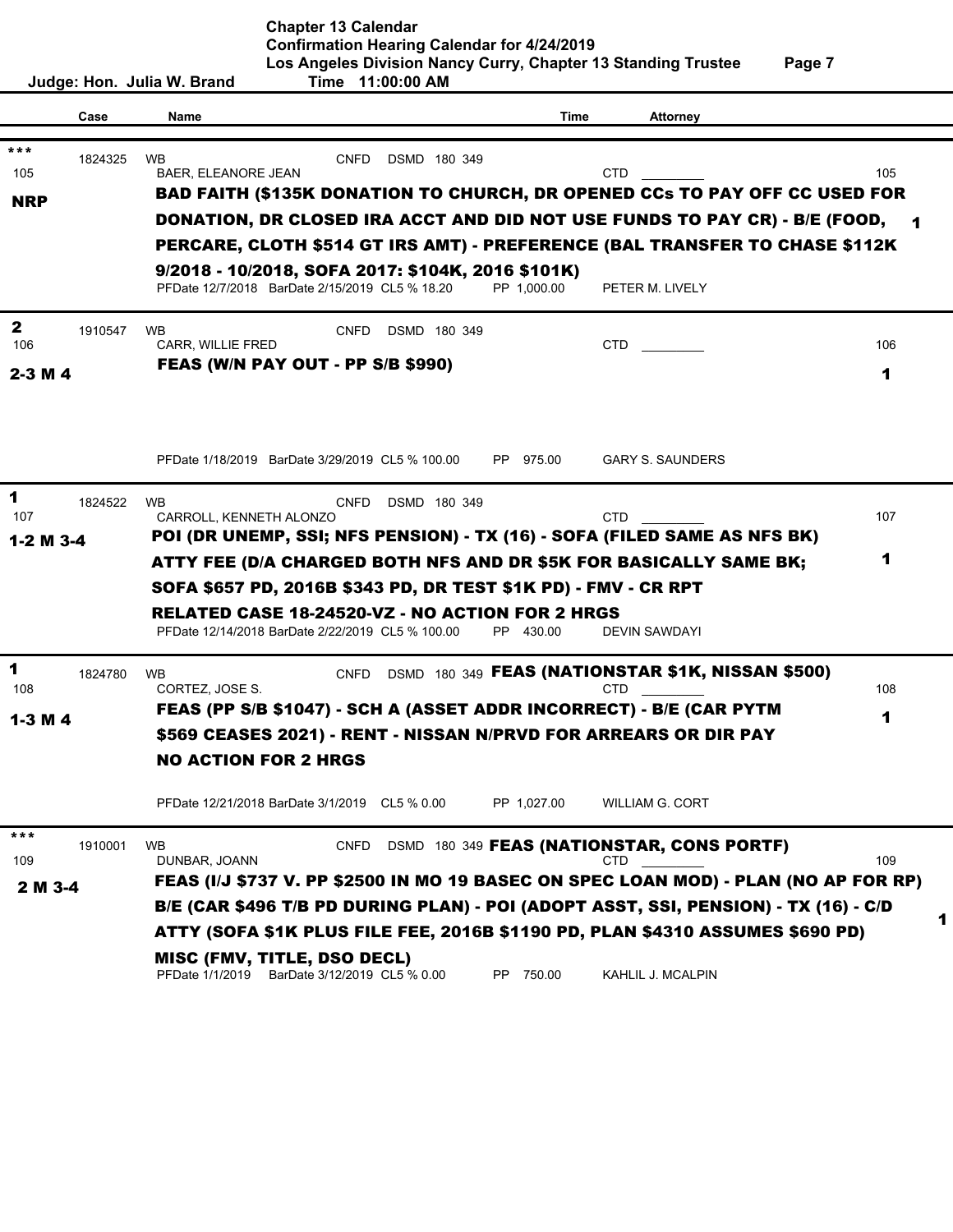|              |         | Judge: Hon. Julia W. Brand                                    |                                              | Time 11:00:00 AM |                              |                                                                                                                 |              |  |
|--------------|---------|---------------------------------------------------------------|----------------------------------------------|------------------|------------------------------|-----------------------------------------------------------------------------------------------------------------|--------------|--|
|              |         |                                                               |                                              |                  |                              |                                                                                                                 |              |  |
|              | Case    | Name                                                          |                                              |                  | Time                         | <b>Attorney</b>                                                                                                 |              |  |
| $\mathbf{2}$ |         |                                                               |                                              |                  | <b>FEAS (IRS \$10K)</b>      |                                                                                                                 |              |  |
| 110          | 1822276 | <b>WB</b><br>EDWARDS, JENNIFER                                | <b>CNFD</b>                                  | DSMD 180 349     |                              | <b>CTD</b>                                                                                                      | 110          |  |
|              |         |                                                               |                                              |                  |                              | B/E (% CAN INCR, BAR DATE PASSED; FOOD/HK \$500 V. IRS \$369) - POI (PAY ADV)                                   |              |  |
| <b>NRP</b>   |         | ATTY FEE (2016B \$2500 TOTAL V. RARA \$4K)                    |                                              |                  |                              |                                                                                                                 | 1            |  |
|              |         |                                                               |                                              |                  |                              |                                                                                                                 |              |  |
|              |         | <b>MFRS GTD ON CAR (\$618/MO)</b>                             |                                              |                  |                              |                                                                                                                 |              |  |
|              |         | PFDate 12/18/2018 BarDate 2/26/2019 CL5 % 34.00               |                                              |                  | PP 600.00                    | <b>JULIE J. VILLALOBOS</b>                                                                                      |              |  |
| ***          | 1822581 | <b>WB</b>                                                     | <b>CNFD</b>                                  | DSMD 180 349     |                              |                                                                                                                 |              |  |
| 111          |         | ESTRADA, ANTONIO                                              |                                              |                  |                              | CTD and the control of the control of the control of the control of the control of the control of the control o | 111          |  |
| 11-2 M 3-4   |         | ESTRADA, EVA ANGELICA                                         |                                              |                  |                              |                                                                                                                 |              |  |
|              |         | FEAS (W/N PAY OUT) - B/E (PLAN S/B I/J SURP NOT LOWER)        |                                              |                  |                              |                                                                                                                 |              |  |
|              |         | <b>NO ORDER ON MO2AVOID - OK W/ ORDER</b>                     |                                              |                  |                              |                                                                                                                 |              |  |
|              |         |                                                               |                                              |                  |                              |                                                                                                                 |              |  |
|              |         | PFDate 10/26/2018 BarDate 1/4/2019 CL5 % 0.00                 |                                              |                  | PP 138.00                    | RAYMOND PEREZ                                                                                                   |              |  |
| ***          |         |                                                               |                                              |                  |                              |                                                                                                                 |              |  |
| 112          | 1821099 | <b>WB</b><br>FISHER, PAMELA DIANE                             | <b>CNFD</b>                                  | DSMD 180 349     |                              | <b>FEAS (IRS \$1M, CAP1 \$16K, HOA \$15K)</b><br>CTD.                                                           | 112          |  |
| 11-2 M 3-4   |         |                                                               | LIQ (EQUITY FOR UNSEC) - I/E (MEDIA ROADMAP) |                  |                              |                                                                                                                 |              |  |
|              |         | <b>OBJ TO IRS CLM 6/5</b>                                     |                                              |                  |                              |                                                                                                                 | $\mathbf{2}$ |  |
|              |         |                                                               |                                              |                  |                              |                                                                                                                 |              |  |
|              |         |                                                               |                                              |                  |                              |                                                                                                                 |              |  |
|              |         | PFDate 9/21/2018 BarDate 11/30/2018CL5 % 0.00                 |                                              |                  | PP 578.00                    | CHRISTINE A. KINGSTON                                                                                           |              |  |
|              |         |                                                               |                                              |                  |                              |                                                                                                                 |              |  |
| $***$        | 1824799 | <b>WB</b>                                                     | <b>CNFD</b>                                  | DSMD 180 349     |                              |                                                                                                                 |              |  |
| 113          |         | GARCIA, MARCO ANTONIO                                         |                                              |                  |                              | <b>CTD</b>                                                                                                      | 113          |  |
| 1 M 2-4      |         | FEAS (INC \$5887 V. SCH \$6339 NET) - PROOF OF DSO \$1600 EXP |                                              |                  |                              |                                                                                                                 |              |  |
|              |         | <b>DECL RE FAILURE TO FILE MTG FLD 4/17</b>                   |                                              |                  |                              |                                                                                                                 | 1            |  |
|              |         |                                                               |                                              |                  |                              |                                                                                                                 |              |  |
|              |         |                                                               |                                              |                  |                              |                                                                                                                 |              |  |
|              |         | PFDate 12/21/2018 BarDate 3/1/2019 CL5 % 5.00                 |                                              |                  | PP 358.00                    | <b>BARRY E. BOROWITZ</b>                                                                                        |              |  |
|              |         |                                                               |                                              |                  |                              |                                                                                                                 |              |  |
| ***          | 1824904 | <b>WB</b>                                                     | <b>CNFD</b>                                  |                  | DSMD 180 349 FEAS (IRS \$4K) |                                                                                                                 |              |  |
| 114          |         | HARDAWAY, JACQUELYNE LENORE                                   |                                              |                  |                              | <b>CTD</b>                                                                                                      | 114          |  |
| <b>NRP</b>   |         | FEAS (PP S/B \$2804) - PLAN (CLASS 3A PAYING IN FULL)         |                                              |                  |                              |                                                                                                                 | 1            |  |
|              |         | <b>POC 3 \$45K</b>                                            |                                              |                  |                              |                                                                                                                 |              |  |
|              |         |                                                               |                                              |                  |                              |                                                                                                                 |              |  |
|              |         |                                                               |                                              |                  |                              |                                                                                                                 |              |  |
|              |         | PFDate 12/27/2018 BarDate 3/7/2019 CL5 % 100.00               |                                              |                  | PP 2,055.00                  | STEVEN L. BRYSON                                                                                                |              |  |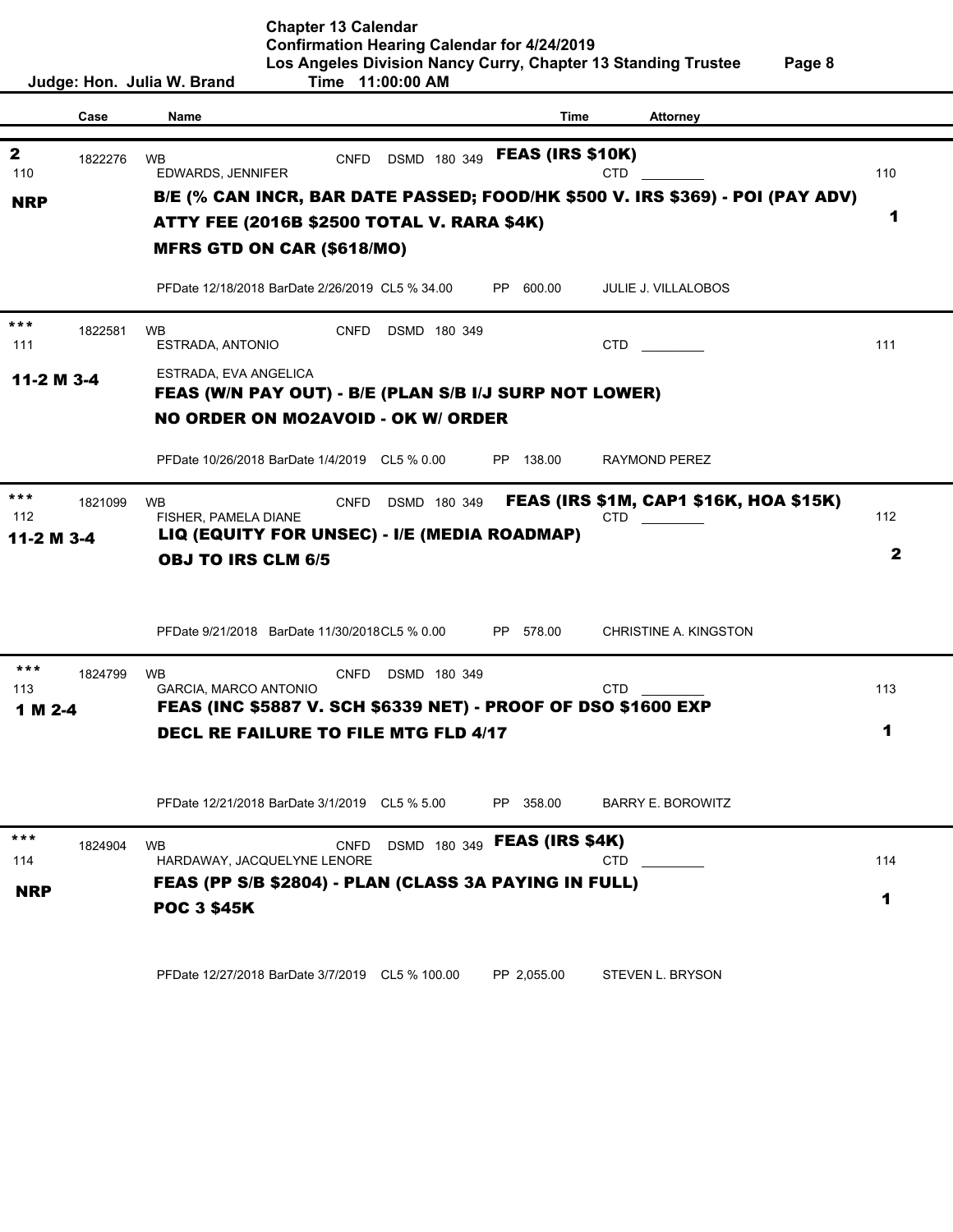**Chapter 13 Calendar Confirmation Hearing Calendar for 4/24/2019 Los Angeles Division Nancy Curry, Chapter 13 Standing Trustee Page 9 Judge: Hon. Julia W. Brand Time 11:00:00 AM Case Name Time Attorney** 1825094 WB **CNFD DSMD 180 349 FEAS (QUANTUM FIXTURE \$6K, SELENE \$1K)** 115 HUMPHREY, CHARLES WILLIAM **CTD** CTD **CTD** 115 PFDate 12/31/2018 BarDate 3/11/2019 CL5 % 100.00 PP 1,263.00 BARRY E. BOROWITZ 1824795 WB CNFD DSMD 180 349 116 JONES , RENELL MARIE CTD \_\_\_\_\_\_\_\_\_ 116 PFDate 12/21/2018 BarDate 3/1/2019 CL5 % 20.00 PP 600.00 GREGORY M. SHANFELD 1824016 WB CNFD DSMD 180 349 117 LEE, TIFFANY CTD \_\_\_\_\_\_\_\_\_ 117 PFDate 11/30/2018 BarDate 2/8/2019 CL5 % 0.00 PP 250.00 DEVIN SAWDAYI 1824973 WB CNFD DSMD 180 349 118 PADILLA , MARITZA ZENTENO CTD \_\_\_\_\_\_\_\_\_ 118 PFDate 12/28/2018 BarDate 3/8/2019 CL5 % 100.00 PP 122.00 MATTHEW D. RESNIK 1823075 WB CNFD DSMD 180 349 119 PEREZ, RAFAEL ERNESTO CTD CTD CTD PFDate 11/6/2018 BarDate 1/15/2019 CL5 % 100.00 PP 1,480.00 LAURA E. CLAVERAN FEAS (PP S/B \$782) I/E (1099 WORK) DECL RE CONDITION NOT MET FLD 4/17 B/E (% CAN INCR, BAR DATE PASSED) - FEAS (STEP UP W/O BASIS, C/D DAUGHTER THE THREET CHARLES WILLIAM CHE DSMD 180 349 **FEAS (QUANTUM FIXTURE \$6K, SELENE \$1K)**<br>
THE TIME TO UNERALL FEAS<br>
THE TO UNERALL FEAS THE TABLE ON THE TABLE ON THE TABLE ON THE TABLE ON THE TABLE ON THE ONE ONES RENELL MARK \*\*\* 1824795 WB CNFD DSMI<br>116 JONES, RENELL MARIE<br>**NRP OK - WHAT IS \$2K PYMT SENT** NRP \*\*\* I/E (ONLINE CLOTHING SALES) TOYOTA SURR? FILED POC <sup>\*\*\*</sup>
1824973 WB<br>
PADILLA, MARITZA ZENTENO<br> **1-2 M 3-4** I/E (ONLINE CLOTHING SALES)<br>
TOYOTA SURR? FILED POC<br>
DIR PAY STU LOANS (FED LOAN SVC; NAVIENT) 1-2 M 3-4 1 12 M 1-4 2 FINAL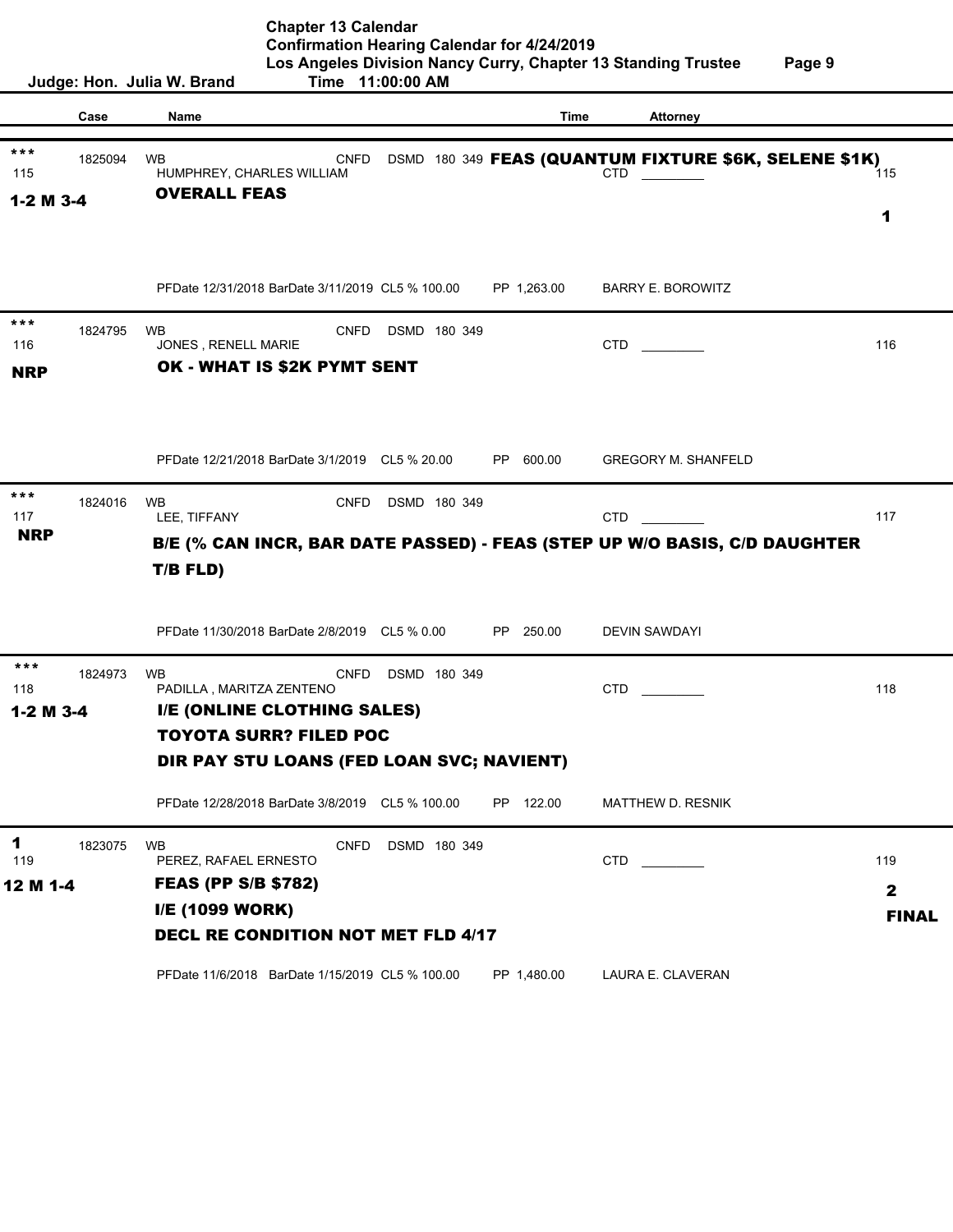| Judge: Hon. Julia W. Brand |                           | Time 11:00:00 AM                                     |              |                                   |                                                                       |              |
|----------------------------|---------------------------|------------------------------------------------------|--------------|-----------------------------------|-----------------------------------------------------------------------|--------------|
| Case                       | Name                      |                                                      |              | Time                              | <b>Attorney</b>                                                       |              |
|                            |                           |                                                      |              |                                   |                                                                       |              |
| 1<br>1820435               | <b>WB</b>                 | <b>CNFD</b>                                          |              | DSMD 180 349 FEAS (SELECT \$142K) |                                                                       |              |
| 120                        | RAMIREZ, OLGA             |                                                      |              |                                   | CTD                                                                   | 120          |
| 10-1 M 2-4                 |                           |                                                      |              |                                   | FEAS (W/N PAY OUT) - LMM PROGRAM - B/E (I/J SURP \$6969 V. PP \$2777) |              |
|                            |                           |                                                      |              |                                   | MISC (PROOF OF IRS PYMT AGREEMENT - PAYING IRS THROUGH PLAN) - LMM    | $\mathbf{2}$ |
|                            |                           | <b>ORDER GTD - APO ORDER ETD RE RP</b>               |              |                                   |                                                                       |              |
|                            |                           | <b>NO ACTION SINCE PRIOR HRG</b>                     |              |                                   |                                                                       |              |
|                            |                           | PFDate 9/7/2018 BarDate 11/16/2018CL5 % 0.00         |              | PP 1,767.00                       | THOMAS B URE                                                          |              |
| 1<br>1819199               | <b>WB</b>                 | CNFD                                                 | DSMD 180 349 |                                   |                                                                       |              |
| 121                        | RESENDEZ, CESAR ALEXIS    |                                                      |              |                                   | <b>CTD</b>                                                            | 121          |
| $9-2$ M $3-4$              |                           |                                                      |              |                                   | <b>B/E (SCH GROSS \$4742 V. ACTUAL \$6482) - NO ACTION FOR 3 HRGS</b> | 4            |
|                            |                           |                                                      |              |                                   |                                                                       | <b>FINAL</b> |
|                            |                           |                                                      |              |                                   |                                                                       |              |
|                            |                           |                                                      |              |                                   |                                                                       | <b>FINAL</b> |
|                            | PFDate 8/9/2018           | BarDate 10/18/2018CL5 % 0.00                         |              | PP 593.00                         | <b>WILLIAM G. CORT</b>                                                |              |
|                            |                           |                                                      |              |                                   |                                                                       |              |
| 1<br>1824705<br>122        | WB<br>ROSAS, ESTHER       | <b>CNFD</b>                                          | DSMD 180 349 |                                   | <b>CTD</b>                                                            | 122          |
|                            |                           | POI (SSI, PENSION, NFS SSI) - TX (16-17CA) - RENT    |              |                                   |                                                                       |              |
| $1-3M4$                    |                           | <b>TRANSFERS FROM "THE SHOP CREATIVE GROUP, LLC"</b> |              |                                   |                                                                       | 1            |
|                            |                           |                                                      |              |                                   |                                                                       |              |
|                            |                           |                                                      |              |                                   |                                                                       |              |
|                            |                           | PFDate 12/20/2018 BarDate 2/28/2019 CL5 % 1.18       |              | PP 722.00                         | AMID T. BAHADORI                                                      |              |
|                            |                           |                                                      |              |                                   |                                                                       |              |
| 1<br>1824797               | <b>WB</b>                 | CNFD                                                 |              |                                   | DSMD 180 349 FEAS (ONDECK \$171K, INDEP BNK \$250K)                   |              |
| 123                        | SCHUTTE, JAMES ALBERT     |                                                      |              |                                   | CTD                                                                   | 123          |
| $1-2$ M $3-4$              |                           |                                                      |              |                                   | FEAS (W/N PAY OUT) - CAR PYMT \$544 NOW LISTED AS BIZ EXP, WHERE DOES | 1            |
|                            | <b>STEP UP COMES FROM</b> |                                                      |              |                                   |                                                                       |              |
|                            |                           |                                                      |              |                                   |                                                                       |              |
|                            |                           |                                                      |              |                                   |                                                                       |              |
|                            |                           | PFDate 12/21/2018 BarDate 3/1/2019 CL5 % 4.00        |              | PP 200.00                         | <b>KEVIN T. SIMON</b>                                                 |              |
| ***<br>1910059             | <b>WB</b>                 | <b>CNFD</b>                                          | DSMD 180 349 |                                   |                                                                       |              |
| 124                        | TAFUA, SIAKI JACK         |                                                      |              |                                   | <b>CTD</b>                                                            | 124          |
| 1 M 2-4                    |                           |                                                      |              |                                   | TX (17) - AMD SCH J LOWERS PYMT ON OTHER MTG, DR TEST THAT ONLY 1 MTG |              |
|                            |                           |                                                      |              |                                   | AND 1 RP? PREVIOUSLY UNDERSTOOD THAT WHOLE EXP WAS T/B REMOVED        | 1            |
|                            |                           |                                                      |              |                                   |                                                                       |              |
|                            |                           |                                                      |              |                                   |                                                                       |              |
|                            |                           | PFDate 1/3/2019 BarDate 3/14/2019 CL5 % 100.00       |              | PP 410.00                         | D. JUSTIN HARELIK                                                     |              |